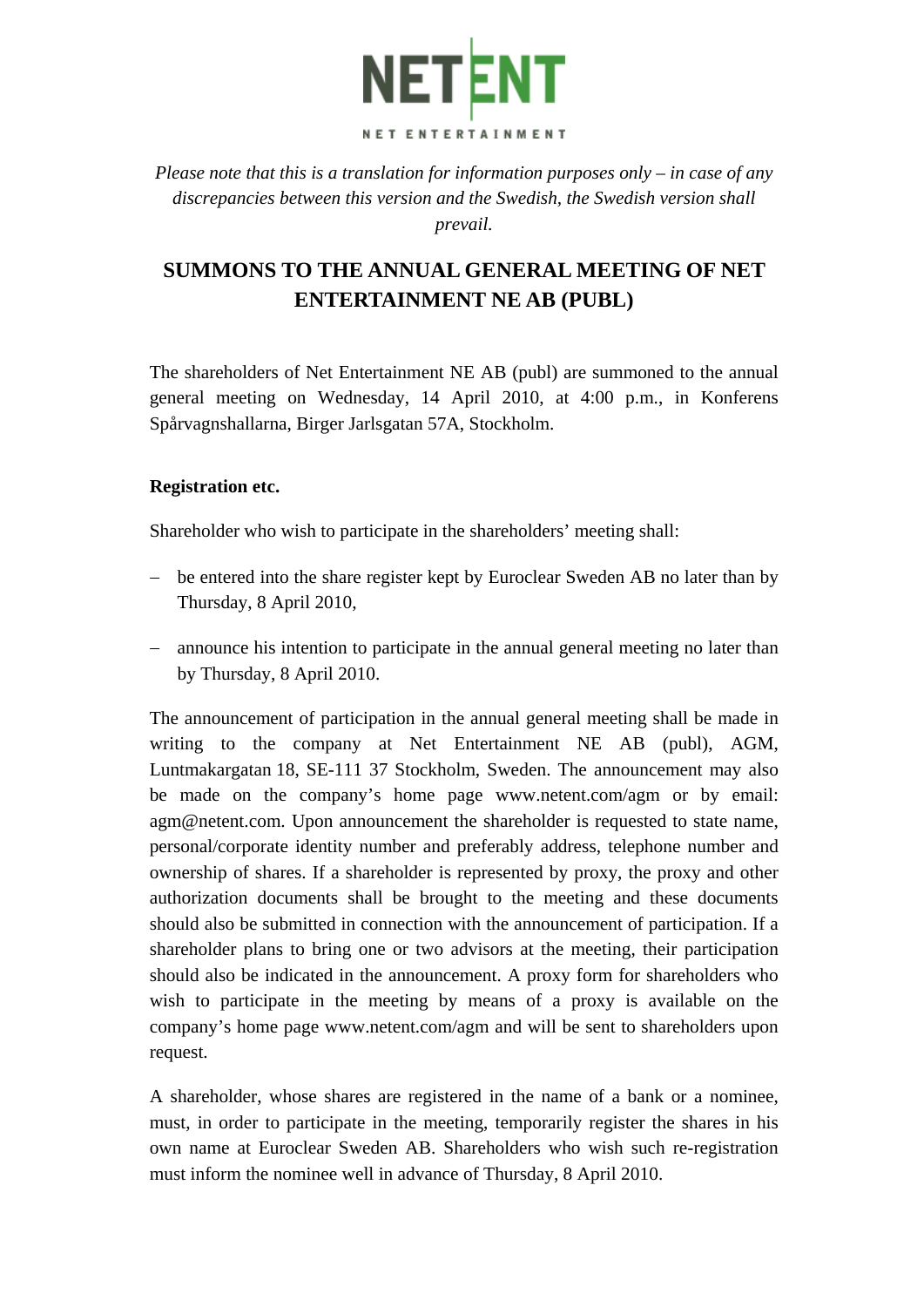#### **Proposed agenda**

- 1. Opening of the meeting
- 2. Election of chairman of the meeting
- 3. Drawing up and approval of the voting list
- 4. Approval of the agenda
- 5. Election of one or two person to verify the minutes
- 6. Decision as to whether the meeting has been duly convened
- 7. Presentation of the annual report and auditor's report along with the consolidated financial statement and group audit report
- 8. Presentation by the Managing Director
- 9. Decision on adoption of the income statement and the balance sheet along with the group income statement and the group balance sheet
- 10. Decision on allocations of the company's profits in accordance with the adopted balance sheet
- 11. Decision on discharge from liability for the members of the Board of Directors and the Managing Director
- 12. Determination of the number of members of the Board of Directors
- 13. Determination of remuneration for the members of the Board of Directors and the auditors
- 14. Election of members and chairman of the Board of Directors
- 15. Resolution on the election committee for the annual general meeting 2011
- 16. Resolution on guidelines for remuneration to senior executives
- 17. Splitting of shares and automatic redemption procedures including

a) decision on carrying out splitting of shares,

b) decision on reduction of share capital by automatic redemption of shares, and

c) decision on an increase of share capital by means of bonus issue.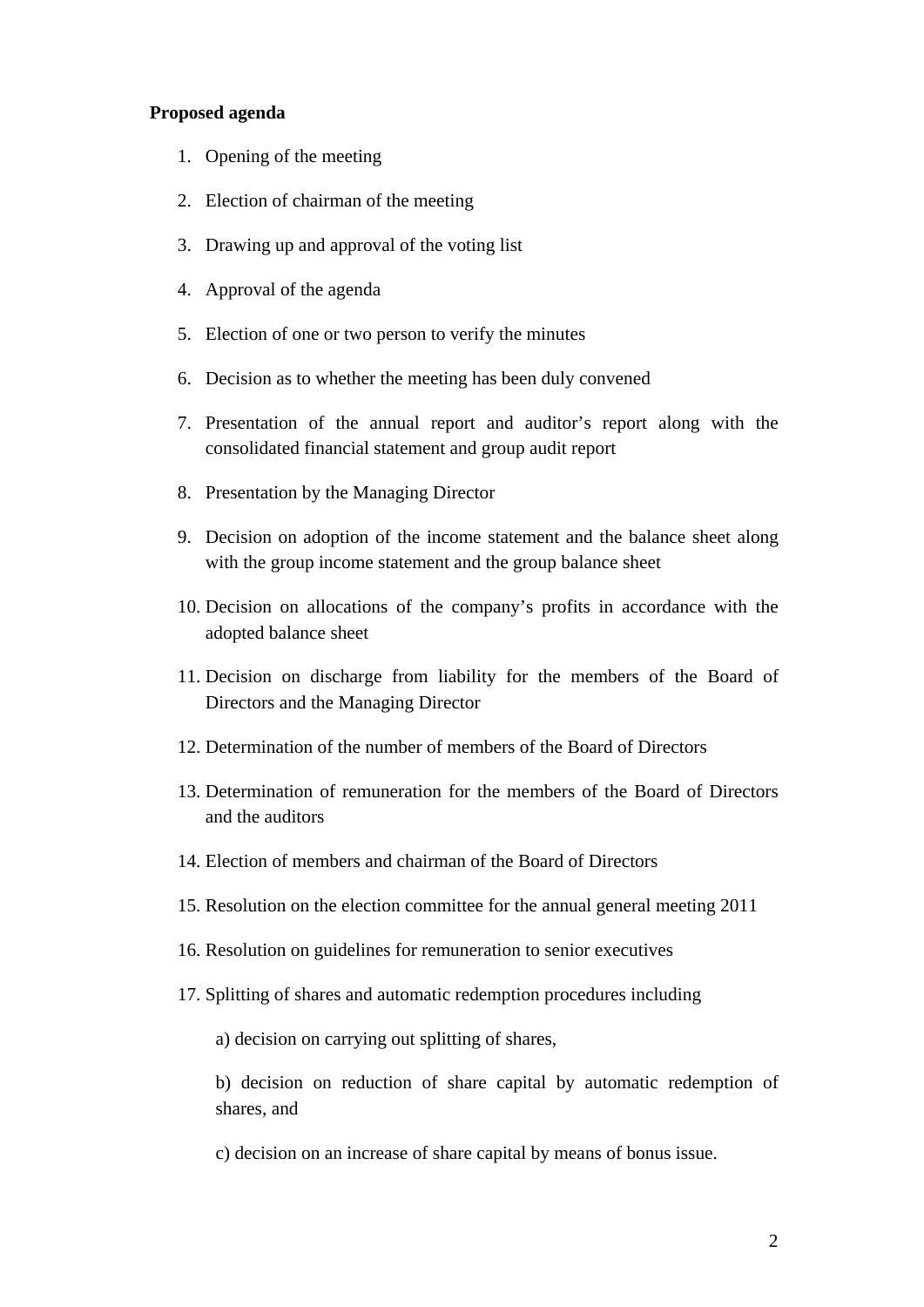- 18. Resolution on authorization for the Board of Directors to make decisions on repurchase and conveyance of own shares
- 19. Decision on authorization for the Board of Directors to decide on issuing of new shares
- 20. Closing of the meeting

## **Proposal for decisions**

## Election of chairman of the meeting (agenda item 2)

The election committee, consisting of Per Hamberg (appointed by the Hamberg family), chairman, Lena Apler (Provobis Invest AB), Emil Sunvisson (the Kling family), and Rolf Blom, chairman of the Board of Directors, propose Rolf Blom as chairman of the meeting.

Decision on allocations of the company's profits in accordance with the adopted balance sheet (agenda item 10)

The Board of Directors proposes that no dividends shall be given for financial year of 2009. The Board of Directors has proposed a redemption procedure in accordance with the contents of agenda item 17 below.

## Election of the Board of Directors (agenda item 12 - 14)

The election committee proposes

- − that the Board of Directors shall consist of six regular directors,
- − that the remuneration for the Board of Directors shall be SEK 650,000 for the chairman, of which SEK 100,000 is for board assignments in foreign subsidiaries, and SEK 220,000 for each of the members of the board elected by the annual general meeting who are not employees of the company and
- − in addition thereto, remuneration to the chairman of the audit committee shall be SEK 50,000,
- − that remuneration for the auditor shall be given in accordance with the approved invoice, and
- − reelection of the regular members of the board Rolf Blom, Vigo Carlund, Fredrik Erbing, Niclas Eriksson, Mikael Gottschlich and Peter Hamberg up to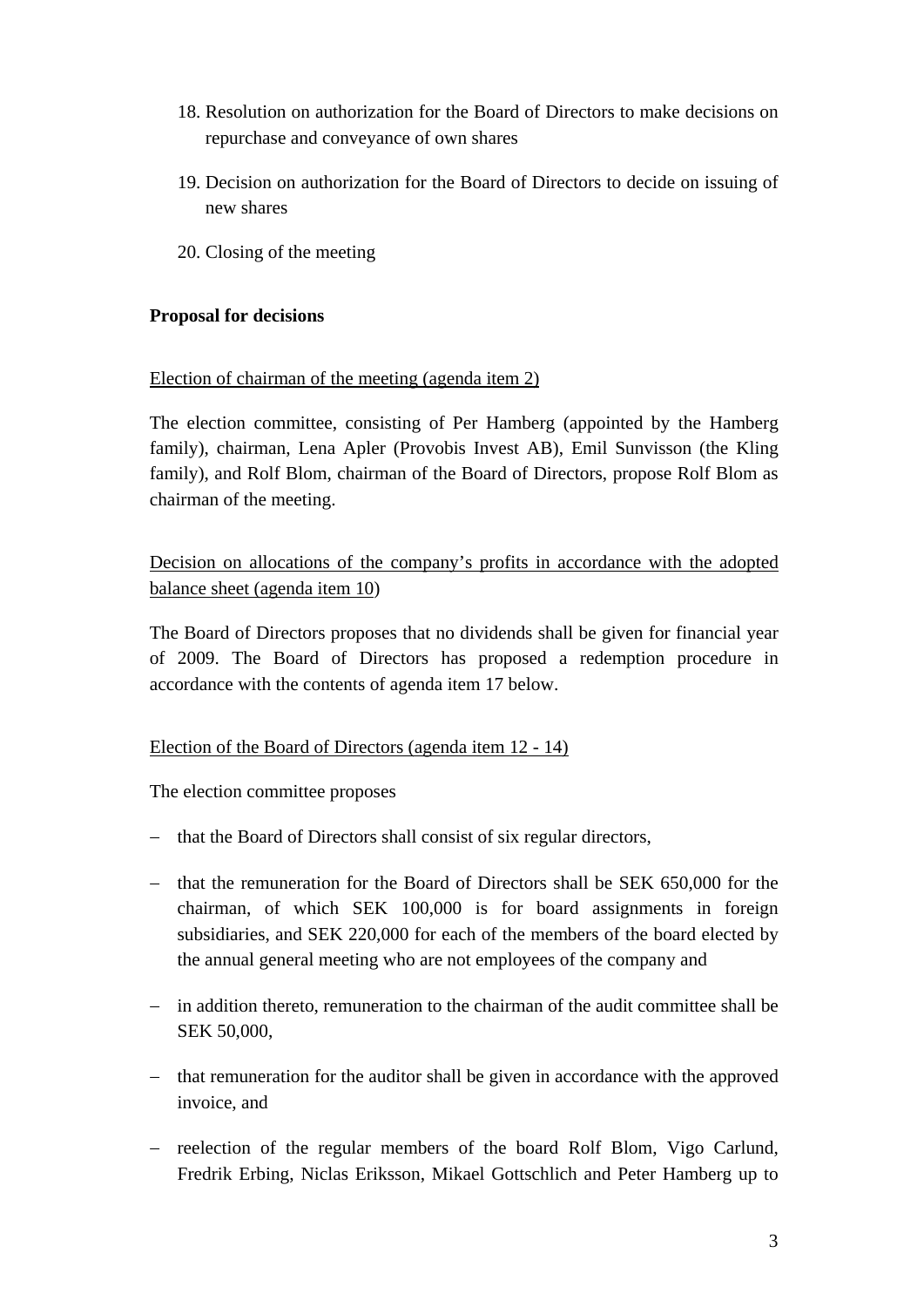the end of the next annual general meeting, whereby it is proposed that Rolf Blom shall be appointed chairman of the Board of Directors. If Rolf Blom's assignment should end ahead of time, the Board of Directors will elect a new chairman internally.

The election committee's motivated statement regarding its proposition regarding the Board of Directors and information regarding the proposed directors are presented on the company's website.

It is noted that the company's auditor, Deloitte AB, with main responsible auditor Therese Kjellberg, was elected at the annual general meeting in 2008 for the period up to the end of the annual general meeting in 2012.

# Decision on the election committee for the annual general meeting in 2011 (agenda item 15)

The election committee proposes that the annual general meeting decide that the chairman of the Board of Directors should summon an election committee consisting of a representative for each of the three largest shareholders as of 31 August 2011, who along with the chairman of the Board of Directors will be members of the election committee for the annual general meeting in 2011. The representatives shall be appointed and made public at the latest six months before the annual general meeting in 2011. The election committee will appoint a chairman internally who, however, must not be a member of the Board of Directors. If any owner declines to participate in the election committee or leaves the election committee before its work is finished, the right to appoint a representative will pass to the next largest shareholder who is not represented on the election committee. If a material change occurs in the ownership structure after formation of the election committee, the constitution of the election committee must be altered in accordance with the above principles. The election committee will work from proposals that are brought before the annual general meeting in 2011 for decision as regards the chairman of the meeting, the chairman and other members of the Board of Directors, and, in a given case the auditor, remuneration for the Board of Directors and auditor, and principles for appointment of the election committee. The period in office of the election committee runs until a new election committee is appointed in accordance with decisions on appointment of an election committee at the annual general meeting in 2011. The election committee must to the extent it finds to be necessary have the right at the expense of the company and to a reasonable degree take recourse to other resources such as external consultants.

Decision on guidelines for remuneration to senior executives (agenda item 16)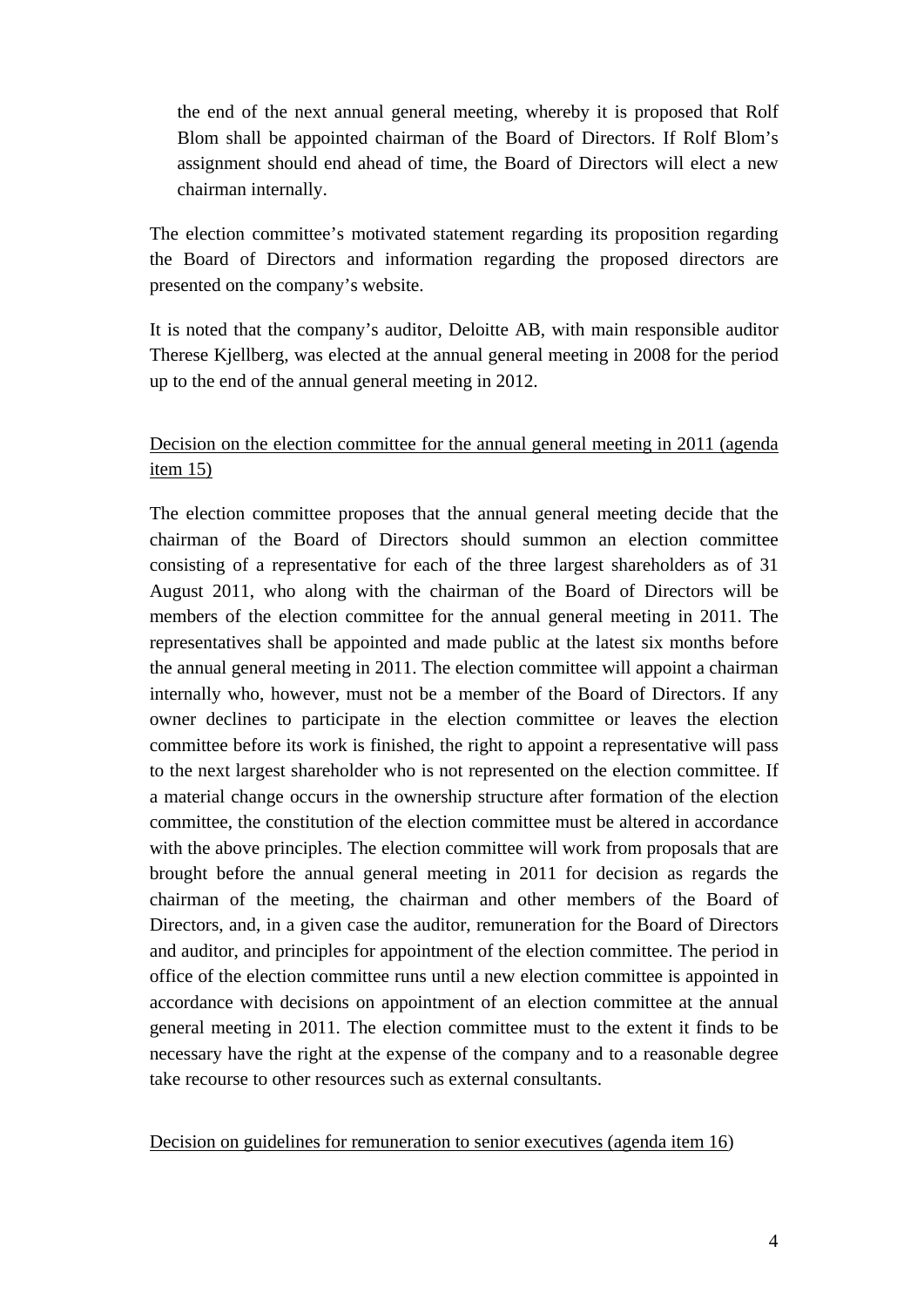The Board of Directors proposes that the annual general meeting decide on the following guidelines for remuneration to senior executives.

Remuneration and other conditions of employment for senior executives must from both a short-term and long-term perspective be competitive and create good prerequisites for keeping and motivating competent employees and attracting new employees when needed. In order to achieve this, the company must have just and internally balanced conditions which also are competitive in the market. Conditions of employment for senior executives should contain a well balanced combination of fixed and variable salary, incentive programs related to shares, pension benefits, and conditions for giving notice and severance pay. Compensation should be based on performance and should therefore consist of a combination of fixed and adjustable salary, where adjustable compensation constitutes a relevantly large part of total compensation. The Board of Directors shall be able to deviate from the guidelines provided that there are special grounds in a specific case.

# Splitting of shares and automatic redemption procedures (agenda item 17)

The Board of Directors proposes that the annual general meeting make decisions on an automatic procedure for redemption in accordance with the contents of agenda items 17 a – 17 c below. All decisions are proposed to be conditioned by each other and made jointly as one decision. Accedence of shareholders by at least two thirds of both the votes given and the shares that are represented at the meeting are required for a valid decision.

## *Decision on implementation of splitting of shares (agenda item 17 a)*

The Board of Directors proposes that the annual general meeting make a decision to carry out division of the company's shares, a so-called share split, whereby an existing share in the company, of both series A and series B, is divided into two shares. One of these shares will be a so-called redemption share. The Board of Directors proposes that the Board of Directors be authorized to determine the record day for splitting of the share, which at the time of this summons is predicted to be 22 April 2010.

# *Decision on reduction of the share capital by automatic redemption of shares (agenda item 17 b)*

The Board of Directors proposes that the annual general meeting decide that share capital should be decreased by SEK 595,283.4258 by repurchase of 5,610,000 series A shares and 33,943,716 series B shares for repayment to shareholders. Shares that will be repurchased are constituted of the shares that are called redemption shares after splitting of shares is carried out according to the above. Payment for each redemption share will be SEK 2, of which SEK 1.985 exceeds the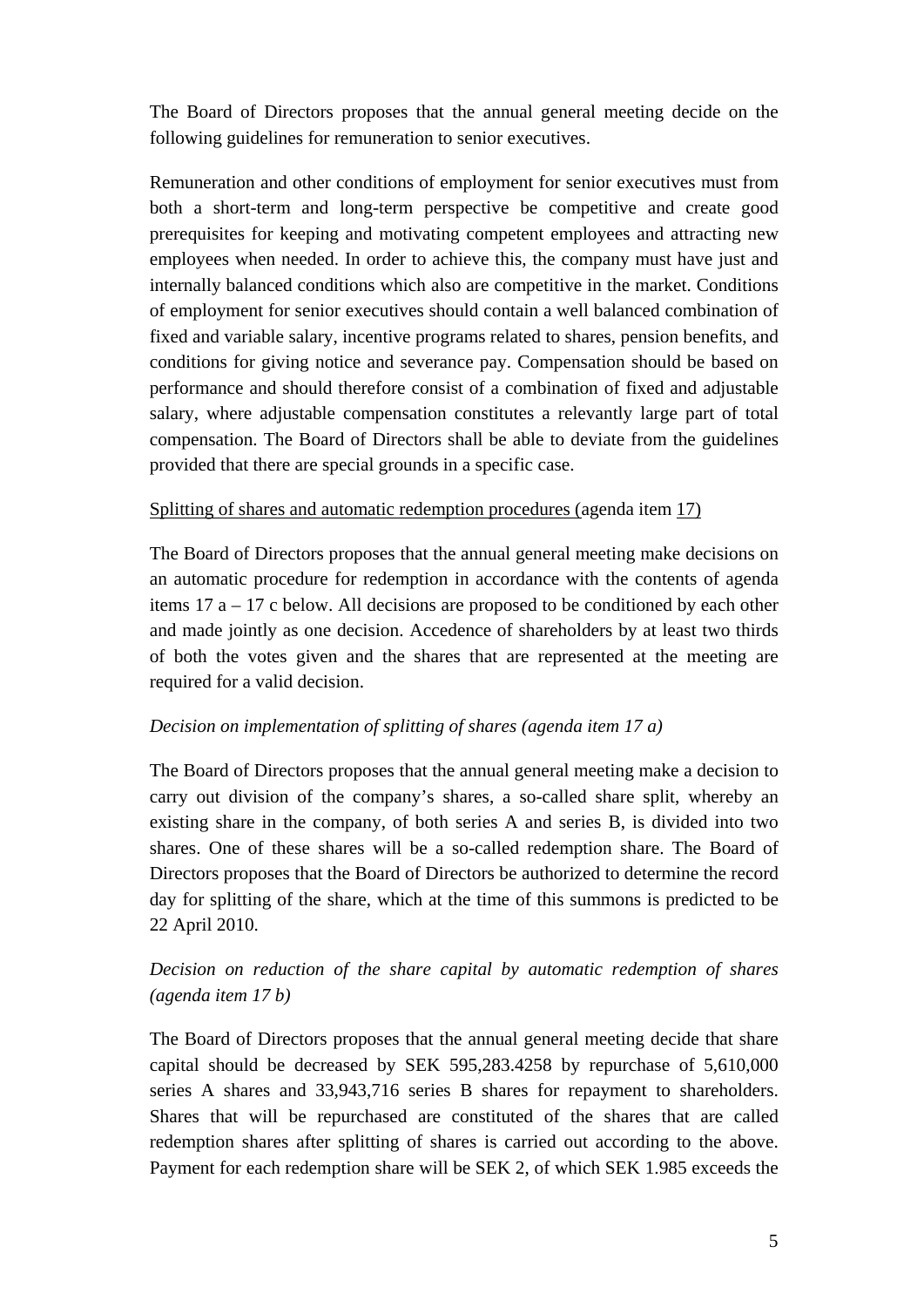quota value. Any repurchased redemption shares of series A or series B that are held by the company will be repurchased without repayment and such an amount will be allocated to a free fund to be used by the annual general meeting. The total redemption settlement thus amounts to SEK 79,107,432. The Board of Directors proposes that trade in redemption shares of series B should occur during the time from and including 26 April 2010, up to and including 7 May 2010. The Board of Directors proposes that the Board of Directors are authorized to determine the record day for repurchase of redemption shares, which at the time of this summons is predicted to be 12 May 2010. Payment is scheduled to occur through Euroclear Sweden AB on 18 May 2010.

# *Decision on an increase of share capital by means of bonus issue (agenda item 17 c)*

In order to bring about a timely redemption procedure without the requirement of permission from the Swedish Companies Registration Office or general court, the Board of Directors proposes that the annual general meeting decide to restore the company's share capital to its original amount by increasing the company's share capital by SEK 595,283.4258 through bonus issue by transfer from the company's free equity capital to the company's share capital. No new shares will be issued in connection with the increase of share capital.

Decision on authorization for the Board of Directors to make decisions on repurchase and conveyance of the company's own shares (agenda item 18)

The Board of Directors proposes that the shareholders' meeting decide to authorize the Board of Directors to make decisions at one or several times to acquire as many shares in total of series B such that the holdings of the company at any time do not exceed 10 percent of all shares in the company. Acquisitions shall be made at NASDAQ OMX Stockholm and only at a price within the exchange interval applying at a given time, meaning the interval between the highest purchase price and lowest sales price, or through an offer to acquire directed to all shareholders, whereby the acquisition must occur at a price that at the time of the decision corresponds to the lowest applicable market price and at most to 150 percent of the applicable market price.

It is further proposed that the Board of Directors are authorized to make decisions before the next annual general meeting on divestment with deviation from shareholders' priority on one or more occasions of the entire or parts of the company's possession of its own shares of series B as settlement for acquisition of companies or businesses at a price corresponding to the market value at the time of the acquisition. Divestment of all or parts of the company's possession of its own shares of series B will also be possible on one or more occasions in order to finance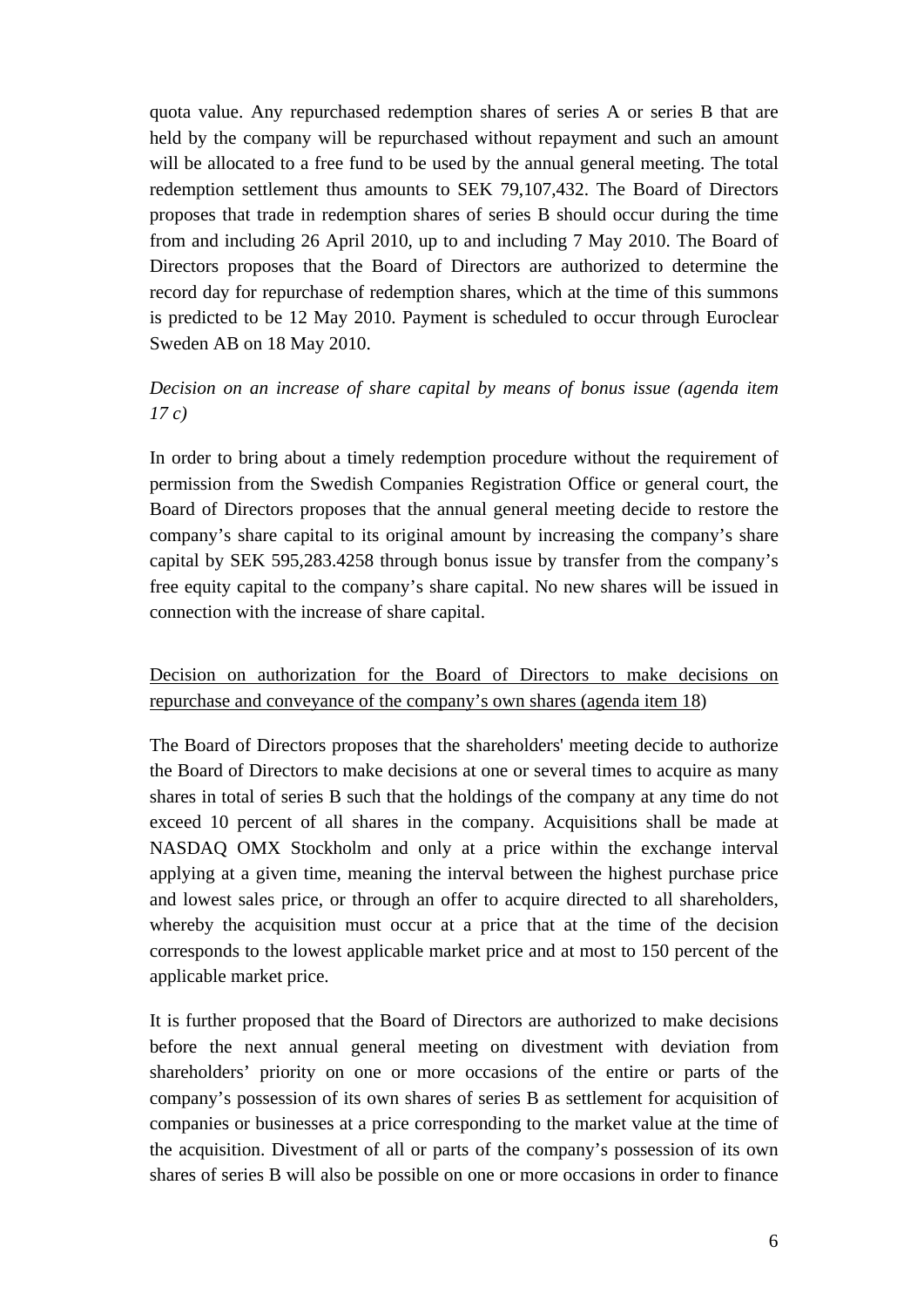such acquisitions, whereby sale of shares must be done at NASDAQ OMX Stockholm at a price within the market interval then applying.

The purpose of the authorization is to give the company flexibility with financing of acquisitions of companies and businesses.

Decisions by the annual general meeting on authorization for the Board of Directors to decide on acquisition and transfer of its own shares is applicable only if the shareholders accede to it by at least two thirds of both the votes recorded and the shares that are represented at the meeting.

# Decision on authorization for the Board of Directors to decide on issuing new shares (agenda item 19)

The Board of Directors proposes that the annual general meeting on one or more occasions authorize the Board of Directors with or without deviation from the shareholders' priority rights to decide on issuing shares, convertible and/or warrants that represent issuance of, conversion to, or new issuance of a total of at most 4,300,000 shares of series A and/or series B (corresponding to increase of approximately 10 percent of the capital after the proposed splitting of shares and automatic redemption procedure under agenda item 17) for cash payment and/or with a provision on issue in kind or set-off, or otherwise with conditions. Exercise of the authorization must not render that the part of series A shares of the total amount of shares exceeds 14.2 percent.

The purpose of authorization is to increase the company's financial flexibility and to be able to make payment with in-house financial instruments in connection with any acquisitions of companies and businesses that the company may carry out. The basis for the determination of the subscription price shall, subject to market rate discount, be the market value at the respective time of issuing regarding shares issued without priority right for the shareholders.

Decisions by the annual general meeting on authorization for the Board of Directors to decide on issuing of shares, convertible and/or subscription warrants, is applicable only if the shareholders accede to it by at least two thirds of both the votes recorded and the shares that are represented at the meeting.

## Miscellaneous

Copies of financial statements and audit report and other documents with complete proposals including a special information brochure concerning the proposed redemption of shares, and other documents in accordance with the Companies Act will be made available to shareholders at the company from and including 31 March